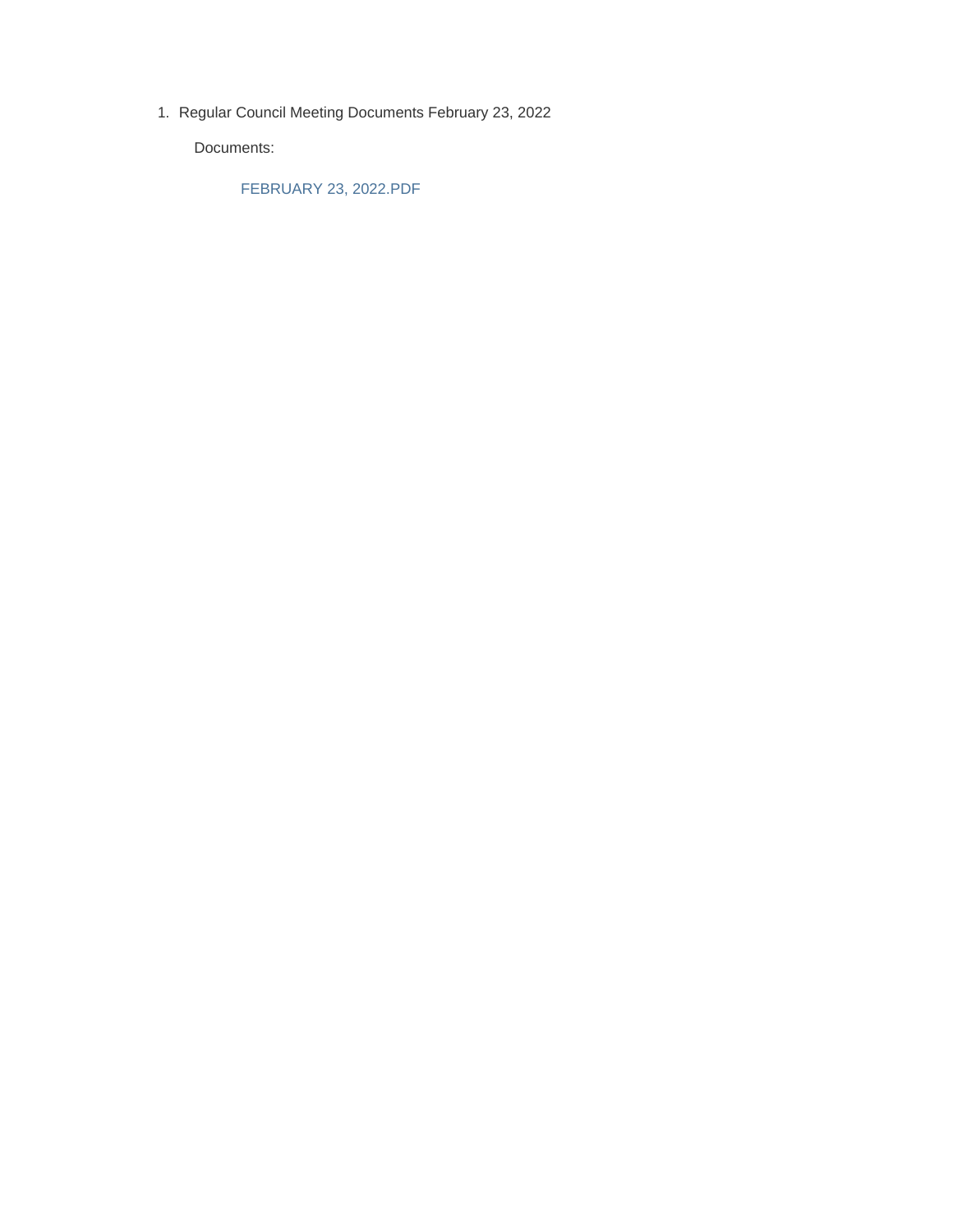#### **AGENDA REGULAR MEETING February 23, 2022**

The following is the Agenda for the Regular Council Meeting of the Borough of Pompton Lakes Mayor and Council, a Municipal Corporation in the County of Passaic. The Meeting will begin at 7:30pm on February 23, 2022 in the Municipal Building. Consistent with the New Jersey Open Public Meetings Act, the Meeting will be opened for public comments. Public comments may be made at designated times during the meeting and may be submitted in writing to be read aloud during the meeting. Comments to be read at the meeting must be submitted at least 24 hours prior to the meeting by email or to the Clerk's office at 25 Lenox Avenue, Pompton Lakes, NJ and must be of a length that can reasonably be read within the time limit for public comment.

**1. CALL TO ORDER** – Mayor Michael Serra

# **PRAYER**

# **SALUTE TO FLAG**

**STATEMENT OF COMPLIANCE**: "In conformance with the Open Public Meetings Law, Public Law 1975, Chapter 231, adequate notice of this Meeting setting forth the time, date, place and purpose of this regular Meeting through notice posted on the Bulletin Board in the Municipal Building, mailed to all who had requested and paid for same, and published in the Suburban Trends.

**ROLL CALL:** Mayor Michael Serra

 Council President Jennifer Polidori Councilman William Baig Councilman Bobby Cruz Councilman Erik DeLine Councilwoman Maria Kent Councilman Ekamon Venin

## **Borough Officers:**

Mark J. Semeraro, Borough Attorney Kevin Boyle, Borough Administrator Elizabeth Brandsness, Municipal Clerk

## **MAYOR PRESENTATIONS AND UPDATES:**

## **Herschfield Park Improvement**

| 2. MEETING OPEN FOR PUBLIC COMMENTS:                                                    |  |  |
|-----------------------------------------------------------------------------------------|--|--|
| Motion to open the Meeting for Public Comments ___ Second ___ All in favor ___ Nays ___ |  |  |
|                                                                                         |  |  |

# **3. APPROVAL OF MINUTES:**

**Motion to approve the following Minutes\_Second\_\_. All in favor\_\_\_, Nays\_\_\_.** 

Regular Meeting Minutes February 9, 2022

## **4**. **AUTHORIZED BILLS AND CLAIMS**: Motion to approve the following Bill Lists Second All in favor Nays ...

| <b>Current Fund</b>        | \$3,095,221.22  |
|----------------------------|-----------------|
| Capital Fund               | 49,874.13<br>\$ |
| <b>Recreation Trust</b>    | 2,108.50        |
| Unemployment               | 96.72<br>S      |
| Dog Trust Account          | 1,065.60<br>\$  |
| <b>Other Trust Account</b> | 28,728.67<br>\$ |
| Clerk's Account            | S<br>$-0-$      |
| Open Space Trust           | 14,324.46<br>\$ |

# **5. PRESENTATION OF PETITIONS:**

# **6. CONSENT AGENDA – RESOLUTIONS**: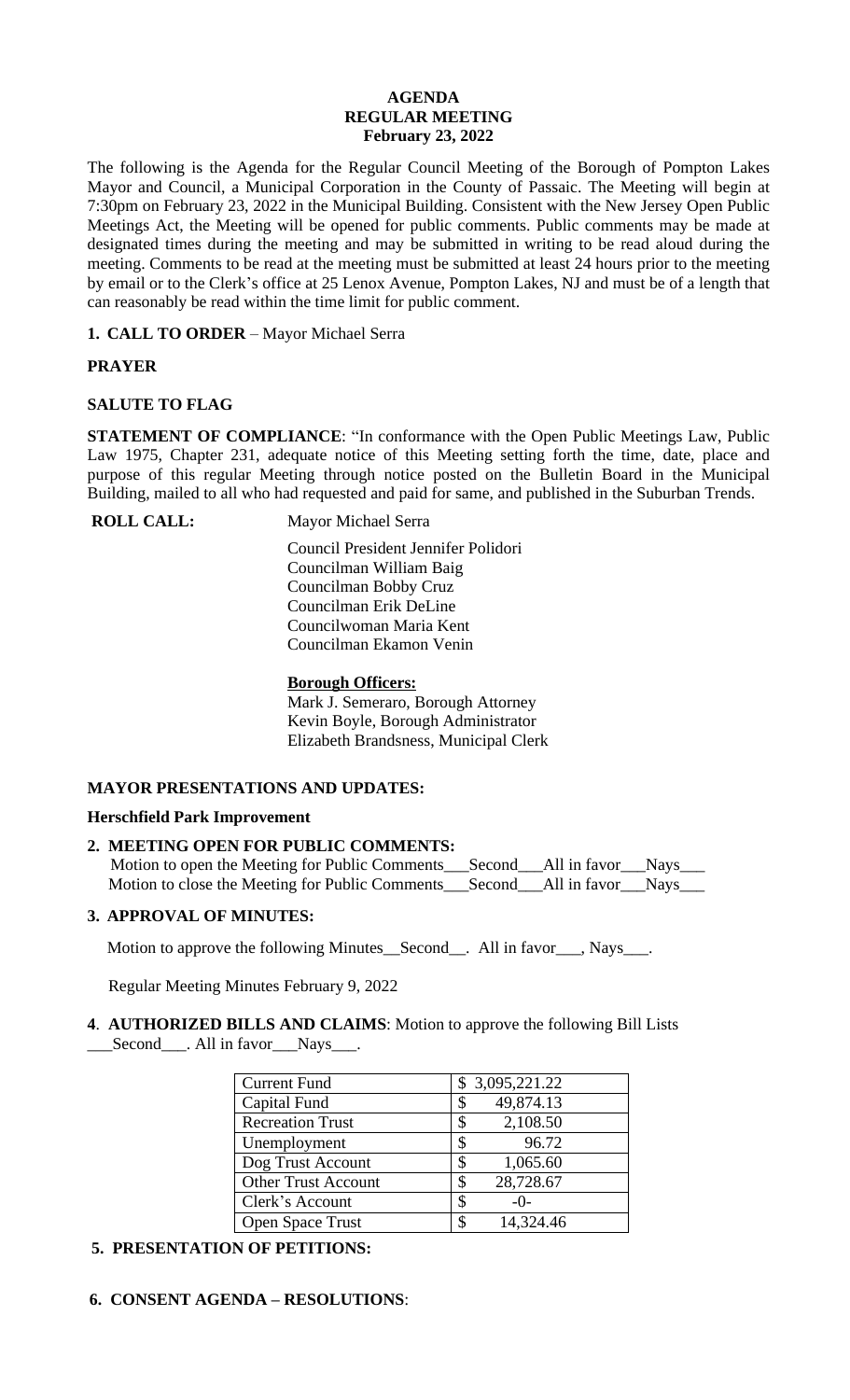*(Does Any Councilperson Require Any Consent Agenda Item To Be Pulled For Separate Actions?)*

**WHEREAS,** the Mayor and Council of the Borough of Pompton Lakes has reviewed the Consent Agenda consisting of various proposed Resolutions; and

**WHEREAS**, the Mayor and Council of the Borough of Pompton Lakes **(***does / does not***)** desire to remove Resolutions for individual action from that Agenda.

**NOW, THEREFORE, BE IT RESOLVED** that the following resolutions on the Consent Agenda are hereby approved:

- 1. Resolution 22-101 Approving An Application For A Passaic County Community Development Block Grant FY 2022 – ADA Compliant Curb Cuts
- 2. Resolution 22-102 Supporting Title VIII Of The Civil Rights Act Of 1968
- 3. Resolution 22-103 Approving An Application For A Passaic County Open Space And Farmland Preservation Trust Fund Pompton Lakes Hershfield Park Improvement Project Phase 1
- 4. Resolution 22-104 Accepting The Resignation Of Michelle Stadta From The Pompton Lakes Department Of Public Works
- 5. Resolution 22-105 Accepting The Resignation Of Matthew J. Evangelista From The Pompton Lakes Police Department
- *6.* Resolution 22-106 Approving Various Promotions Within The Pompton Lakes Department Of Public Works Effective February 28, 2022
- *7.* Resolution 22-107 Appointment Of Lachelle Lenair To The Position Of Deputy Court Administrator Per AOC Rules And Regulations
- *8.* Resolution 22-108 Approving Change Order #1 (Final) For The Colfax Avenue Improvement Project Providing A Credit Of \$8,492.26
- *9.* Resolution 22-109 Authorizing Refund Of Outside Lien Block 9521 Lot 32

Motion to approve the Resolutions\_\_\_, Second\_\_\_. All in favor\_\_\_, Nays\_\_\_.

# **7. RESOLUTIONS FOR SEPARATE ACTION (ROLL CALL)**

**8. INTRODUCTION OF ORDINANCES–FIRST READING AND INTRODUCTION:**  *(Ordinance will be presented for second reading and final adoption on March 9, 2022)*

## **ORDINANCE 22-07**

**ORDINANCE AMENDING THE REVISED GENERAL ORDINANCES OF THE BOROUGH OF POMPTON LAKES AND REGULATING ROAD OPENING PERMITS (**§ 13-2 and § 13-3)

Motion to Approve Ordinance No. 22-07 for Introduction\_\_\_\_, Second\_\_\_. Roll Call:

## **9. ORDINANCES FOR SECOND READING AND FINAL ADOPTION:**

 *(These Ordinances have been advertised and posted on the Municipal Bulletin Board)*

# **10. MAYOR REPORT:**

## **11**. **COUNCIL COMMITTEE REPORTS**:

Council President Polidori:

Councilwoman Kent:

Councilman Venin:

Councilman Baig:

Councilman Cruz:

Councilman DeLine